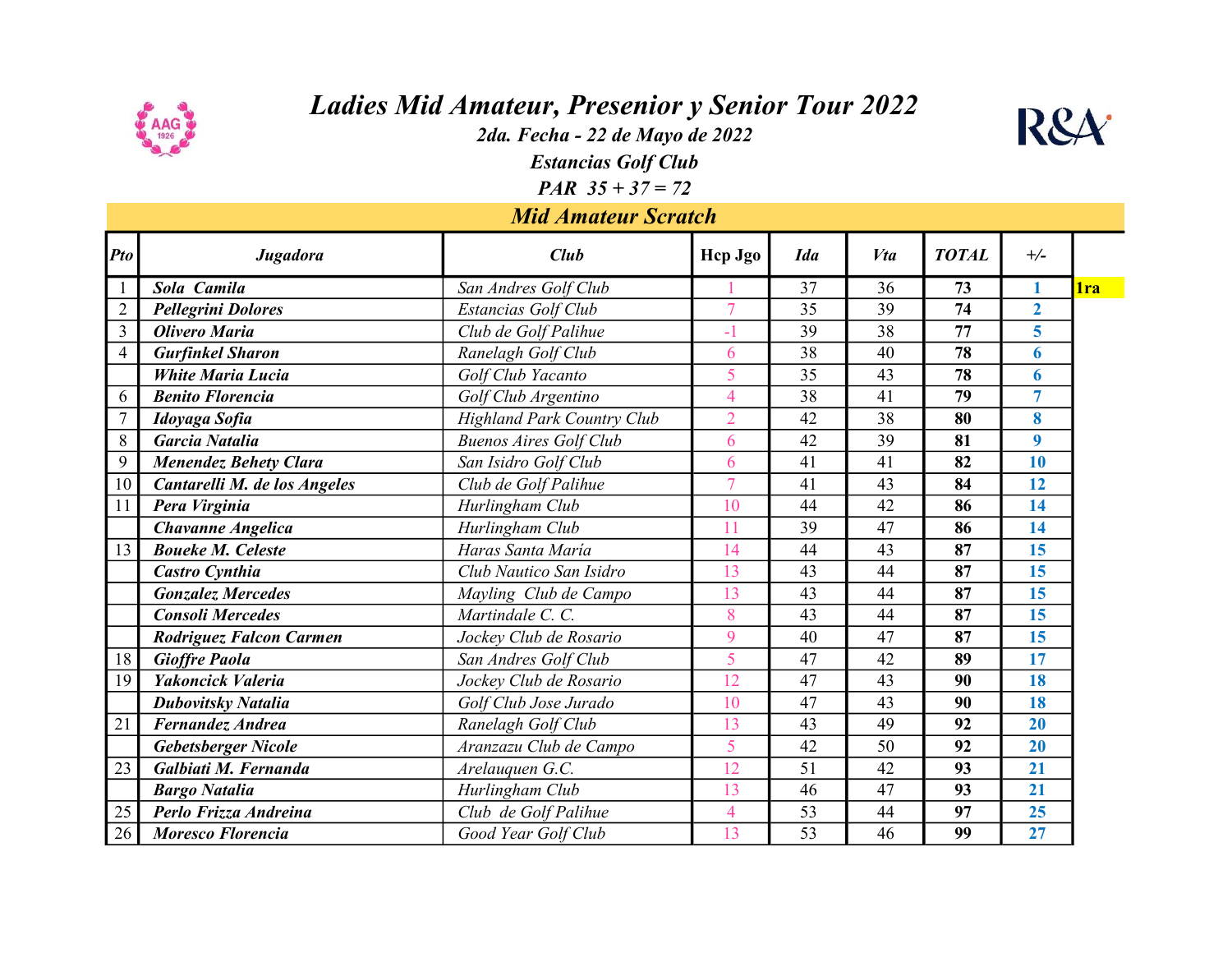| $\sim$<br>.sisto<br>$-0.14$<br>Lub<br>$-1$<br>10L<br>$\cdot \cdot \cdot$ |  |  |
|--------------------------------------------------------------------------|--|--|
|--------------------------------------------------------------------------|--|--|

| <b>Presenior Scratch</b> |                                |                                   |                |            |     |              |                |            |
|--------------------------|--------------------------------|-----------------------------------|----------------|------------|-----|--------------|----------------|------------|
| <b>Pto</b>               | Jugadora                       | <b>Club</b>                       | Hep Jgo        | <b>Ida</b> | Vta | <b>TOTAL</b> | $+/-$          |            |
| $\mathbf{1}$             | <b>Pellegrini Dolores</b>      | Estancias Golf Club               |                | 35         | 39  | 74           | $\overline{2}$ | <b>lra</b> |
| $\overline{2}$           | <b>Olivero Maria</b>           | Club de Golf Palihue              | $-1$           | 39         | 38  | 77           | 5              |            |
| $\overline{3}$           | <b>Gurfinkel Sharon</b>        | Ranelagh Golf Club                | 6              | 38         | 40  | 78           | 6              |            |
|                          | <b>White Maria Lucia</b>       | Golf Club Yacanto                 | 5              | 35         | 43  | 78           | 6              |            |
| 5                        | <b>Benito Florencia</b>        | Golf Club Argentino               | $\overline{4}$ | 38         | 41  | 79           | 7              |            |
| 6                        | <b>Menendez Behety Clara</b>   | San Isidro Golf Club              | 6              | 41         | 41  | 82           | 10             |            |
| $\overline{7}$           | Cantarelli M. de los Angeles   | Club de Golf Palihue              | $\overline{7}$ | 41         | 43  | 84           | 12             |            |
| 8                        | Pera Virginia                  | Hurlingham Club                   | 10             | 44         | 42  | 86           | 14             |            |
|                          | <b>Chavanne Angelica</b>       | Hurlingham Club                   | 11             | 39         | 47  | 86           | 14             |            |
| 10                       | <b>Boueke M. Celeste</b>       | Haras Santa María                 | 14             | 44         | 43  | 87           | 15             |            |
|                          | <b>Castro Cynthia</b>          | Club Nautico San Isidro           | 13             | 43         | 44  | 87           | 15             |            |
|                          | <b>Gonzalez Mercedes</b>       | Mayling Club de Campo             | 13             | 43         | 44  | 87           | 15             |            |
|                          | <b>Consoli Mercedes</b>        | Martindale C. C.                  | 8              | 43         | 44  | 87           | 15             |            |
|                          | <b>Rodriguez Falcon Carmen</b> | Jockey Club de Rosario            | 9              | 40         | 47  | 87           | 15             |            |
| 15                       | <b>Gioffre Paola</b>           | San Andres Golf Club              | 5              | 47         | 42  | 89           | 17             |            |
| 16                       | Yakoncick Valeria              | Jockey Club de Rosario            | 12             | 47         | 43  | 90           | 18             |            |
|                          | <b>Dubovitsky Natalia</b>      | Golf Club Jose Jurado             | 10             | 47         | 43  | 90           | 18             |            |
| 18                       | Fernandez Andrea               | Ranelagh Golf Club                | 13             | 43         | 49  | 92           | 20             |            |
| 19                       | Galbiati M. Fernanda           | Arelauquen G.C.                   | 12             | 51         | 42  | 93           | 21             |            |
|                          | <b>Bargo Natalia</b>           | Hurlingham Club                   | 13             | 46         | 47  | 93           | 21             |            |
| 21                       | <b>Ribas Lorena</b>            | <b>Highland Park Country Club</b> | 15             | 49         | 45  | 94           | 22             |            |
|                          | <b>Probaos Laura</b>           | Pilar Golf Club                   | 16             | 47         | 47  | 94           | 22             |            |
| 23                       | Stepnik Ayelen                 | Rosario Golf Club                 | 14             | 46         | 50  | 96           | 24             |            |
| 24                       | <b>Moresco Florencia</b>       | Good Year Golf Club               | 13             | 53         | 46  | 99           | 27             |            |
| 25                       | <b>Artica Veronica</b>         | <b>CUBA</b>                       | 15             | 50         | 52  | 102          | 30             |            |

| <b>Senior Scratch</b> |                         |                     |         |            |     |              |       |       |
|-----------------------|-------------------------|---------------------|---------|------------|-----|--------------|-------|-------|
| $ P$ to               | Jugadora                | Club                | Hep Jgo | <b>Ida</b> | Vta | <b>TOTAL</b> | $+/-$ |       |
|                       | <b>Gurfinkel Sharon</b> | Ranelagh Golf Club  |         | 38         | 40  | 78           |       | l Ira |
|                       | <b>Benito Florencia</b> | Golf Club Argentino |         | 38         | 41  | 79           |       |       |